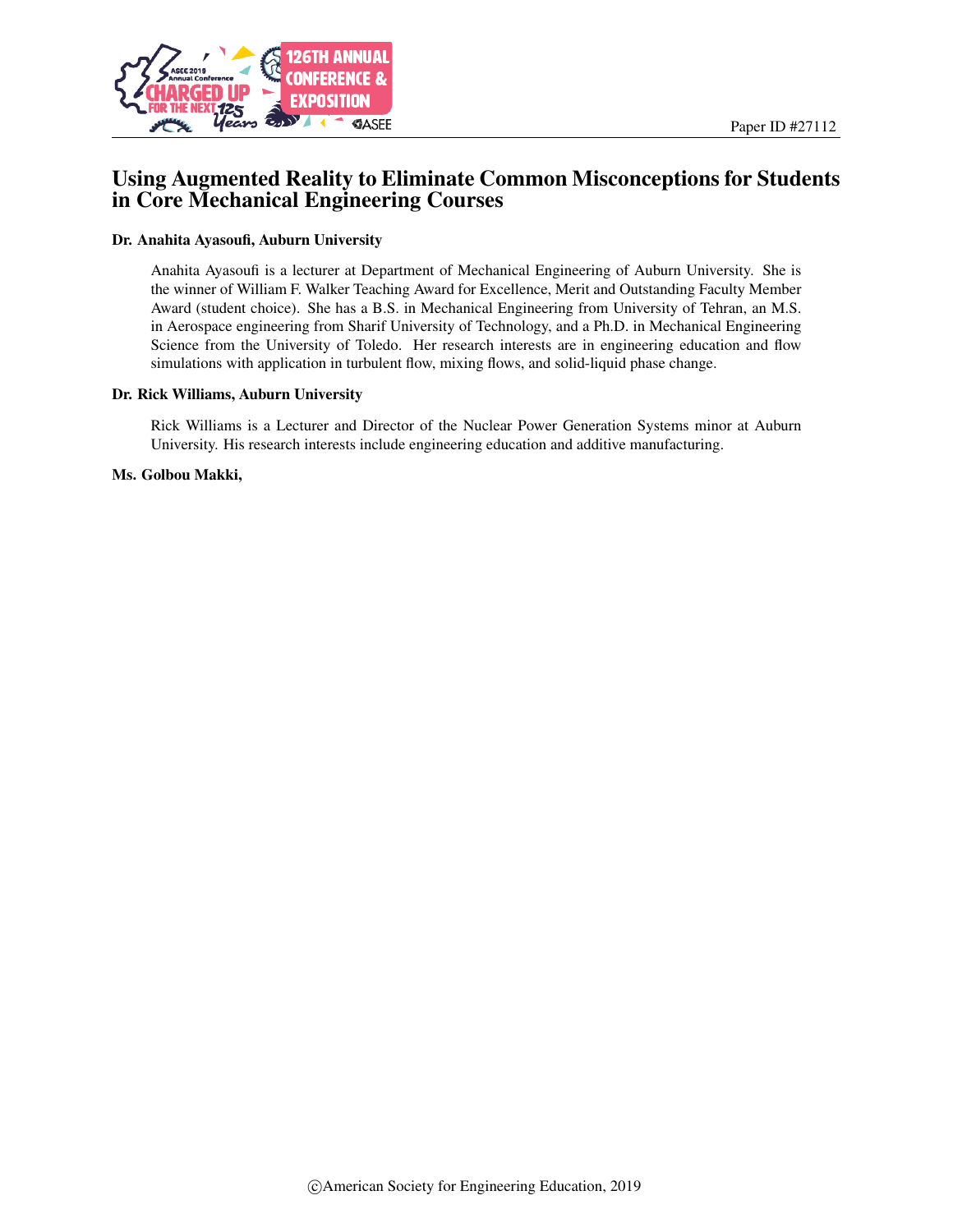# **Using Augmented Reality to Eliminate Common Misconceptions for Students in Core Mechanical Engineering Courses**

# **Abstract**

An Augmented Reality (AR) tool was designed to address common mistakes and misconceptions that usually stem from poor three-dimensional visualization skills in students in core Mechanical Engineering courses. The AR aid is designed in the form of visual tips that students can see and interact with when looking at a printed exercise though their phone and AR app. This paper also provides the instructions to create these AR tools as well as sample problems that the readers can interact and experiment with. The effectiveness of the approach was verified through comparison of final exam questions on the topic of combined loading in Mechanics of Materials over four semesters with a control class. Significant improvement was observed in elimination of the typical mistakes that stem from visualization. Furthermore, the tool was very easy to initiate by the instructor and students, and generated student enthusiasm and favorable feedback.

## **Introduction**

From the experience of multiple instructors shared in course coordination meetings for Mechanics of Materials and Machine Design, it was observed that students particularly struggled with different stages of working with combined loading. This struggling included fundamental prerequisite issues on drawing the correct free-body diagrams in three dimensions, connecting the loads with their respective normal and shear stresses, and resolving the correct directions and stress distributions for combining the calculated stresses.

The issue is particularly important because the topic is a fundamental building block for Machine Design and any solid design project that engineers tackle. Furthermore, the issue was particularly deemed hard to resolve because it persisted even after placing special emphasis on the topic of combined loading and allocating more sessions to its practice in class.

It was proposed by the instructors that the issue may have roots in lack of student visualization of three-dimensional loading. In that case, it would make sense that simply allocating more practice time to the topic would not significantly help the students. An approach was needed to specifically work on three-dimensional visualization skills and connecting it with the combined loading problems.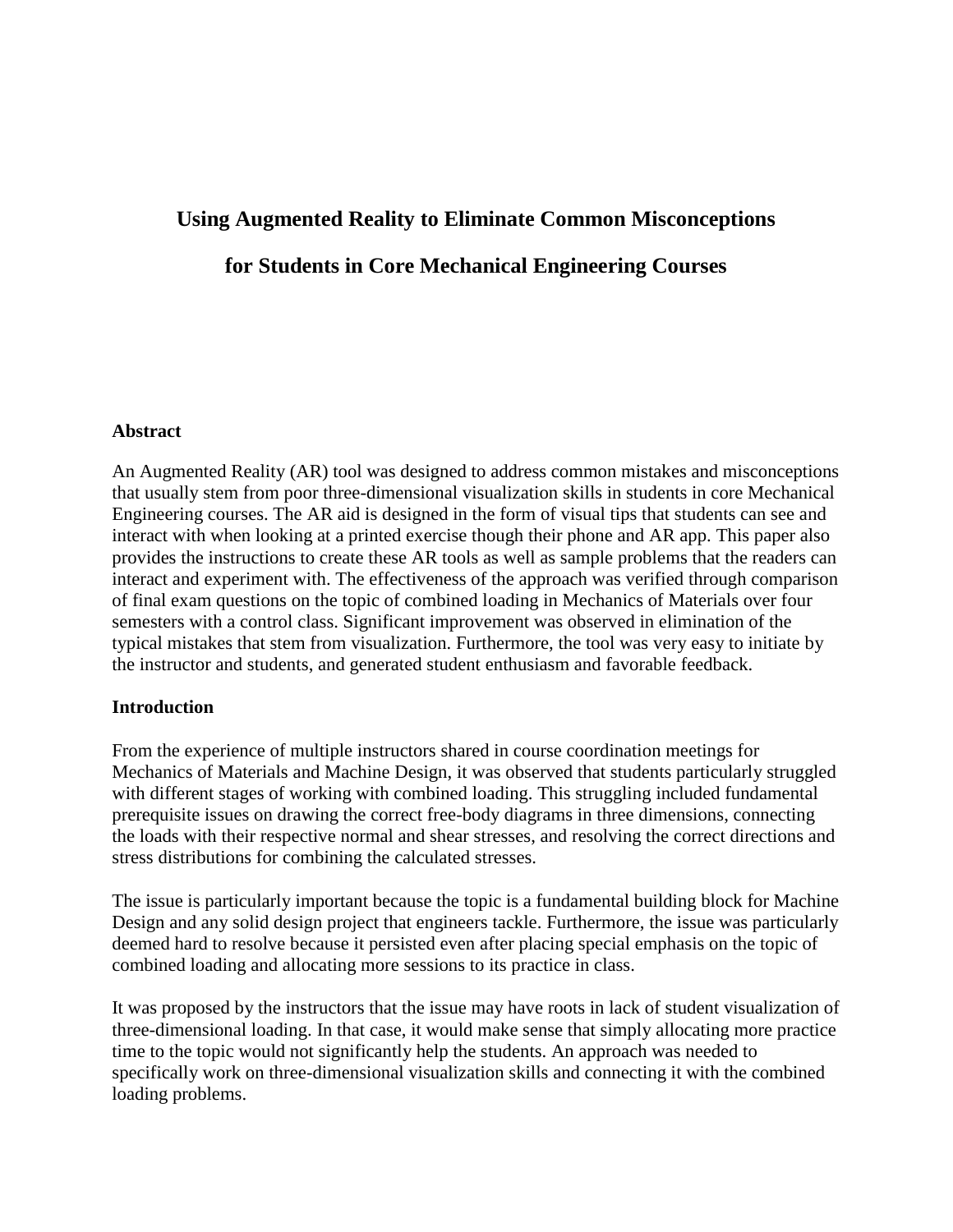AR presented a promising technology for designing a study aid to improve 3D visualization skills in students, while at the same time enhance their engagement with the homework and improve their learning and retention in general.

# **Related work**

In this section, evidence is presented on effectiveness of visual tools in general and AR technology in particular, in learning.

**Evidence of effectiveness of visual tools for learning.** Based on theories of visual awareness [1], one way to involve the higher cortical areas of the brain needed for learning, is through directing attention to an image. Directed attention is key in this process. While watching an image or video in passing does stimulate the visual cortex, without directed attention, it will not stimulate the higher cortical areas. This is the reason why watching an educational video while being engaged in other activities at the same time usually doesn't lead to deep learning. However, directing attention to an image is a proved brain pathway to involving the thinking cortex, and hence facilitating the learning.

Even before fMRI (functional Magnetic Resonance Imaging) made the pathways of visual learning visible, the experiential evidence had proven visual thinking to be very effective in increasing student engagement, class participation, language skills, writing skills, and visual literacy [2, 3].

Although evidence for the learning-enhancement effect of visual thinking has been available for a long time (a review of older research is available in [4]), its usage in teaching, especially in higher education, has been largely overlooked. The enhancing connection between reading comprehension and visual imagery was shown for children in third grade throughout their educational career in [5]. Similar results were confirmed for fifth graders in a separate study [6], and for learning-disabled students [7]. Another study, [8], showed that first graders learned and retained at a significantly higher rate when imagery was used, and further, the students showed higher level of creativity with usage of imagery [9], a result that can be exploited in highereducation problem-solving. A more recent study [10] reports the effect of using visual thinking software to improve writing skills of students with mild disabilities, and another one [11] provides a practical best practice example on how visual thinking is used to enhance student background knowledge.

Although, these studies were performed at the level of elementary schools, they are readily applicable to higher education classrooms, since the underlying brain pathways remain the same for children and adults [1].

**Effects and challenges of using AR tools in teaching.** In [12], AR was used as a magic mirror to teach human anatomy. Once the user looked at this mirror, the three-dimensional internal organs were shown superposed on the person's image. The system was shown to be favored by most of medical students, boosted autonomous learning, and is expected to reduce laboratory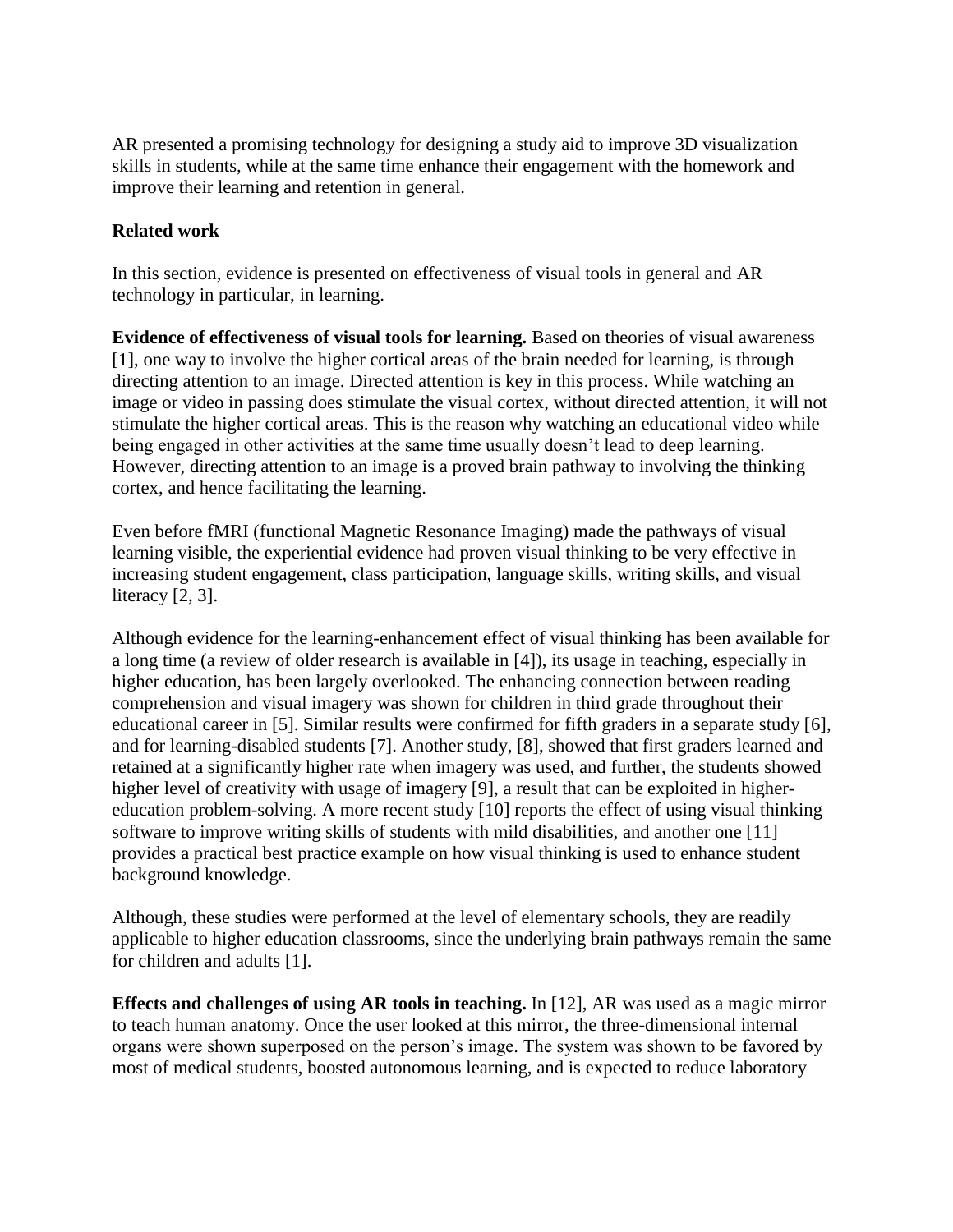material and cost, however, the authors mentioned that for the full potential of the AR tool to be realized, academic methodologies need to be changed to fit the available technology.

In [13], an AR app was designed to test students' understanding of metabolic pathways by 3D visualization of molecular structures in substrates and products and showing changes in the molecules and exchange of energy through metabolic reactions. It was observed that several desirable skills were improved in students while working with the app. These skills included enhanced engagement in academic debate, peer review, collaborative learning, meaningful learning and development of visual literacy. The AR tool in this study was used mostly as an assessment tool for prior learning and no study was performed on the tool's effect on learning itself.

In [14], a study was presented on the efficacy and student satisfaction of using AR in design of cavity preparation for students of dentistry. The authors found the technology to be a stimulus for students, and although it did not improve the gaining of theoretical knowledge, it did improve the skills that needed visualization.

In [15], a review of the user experience of AR was presented and its usage in a blended English course offered at Osaka University was studied. For the most cases the tool was favored by students [16] except when technology glitches and the overhead effort made it hard to use.

Based on the work mentioned above, AR presents a promising tool for enhancing 3D visualization skills in students, while at the same time boosting motivating, engagement, and overall learning satisfaction, provided that low overhead robust apps are used.

# **System model**

To study the effect of AR as an aid for student performance in combined loading, an AR tool was designed and introduced to students in a one-session pilot module in Fall 2017 to observe and understand the students' reaction to the tool. The students interacted with the tool and wrote feedback about their experience. Based on favorable feedback, a package of AR problems was designed for the full experiment in Spring and Fall of 2018. Data from two instructors in six other classes was used as control.

To assess the effect, the instructors used the number and type of mistakes students made in the final exam questions on combined loading. These mistakes were organized into the following six categories.

- 1. Could not correctly draw the free-body diagram or did not draw one
- 2. Could not correctly relate the loads and their respective stress resultants (e.g., used applied torque in calculating a bending moment)
- 3. Could not correctly calculate the stress resultants (e.g., used the wrong moment arm)
- 4. Could not correctly apply the distribution of the stress (e.g., calculated stress due to transverse shear force stress at a point where it should be zero)
- 5. Could not correctly resolve the direction of the stress (e.g., tension/compression)
- 6. Minor calculation errors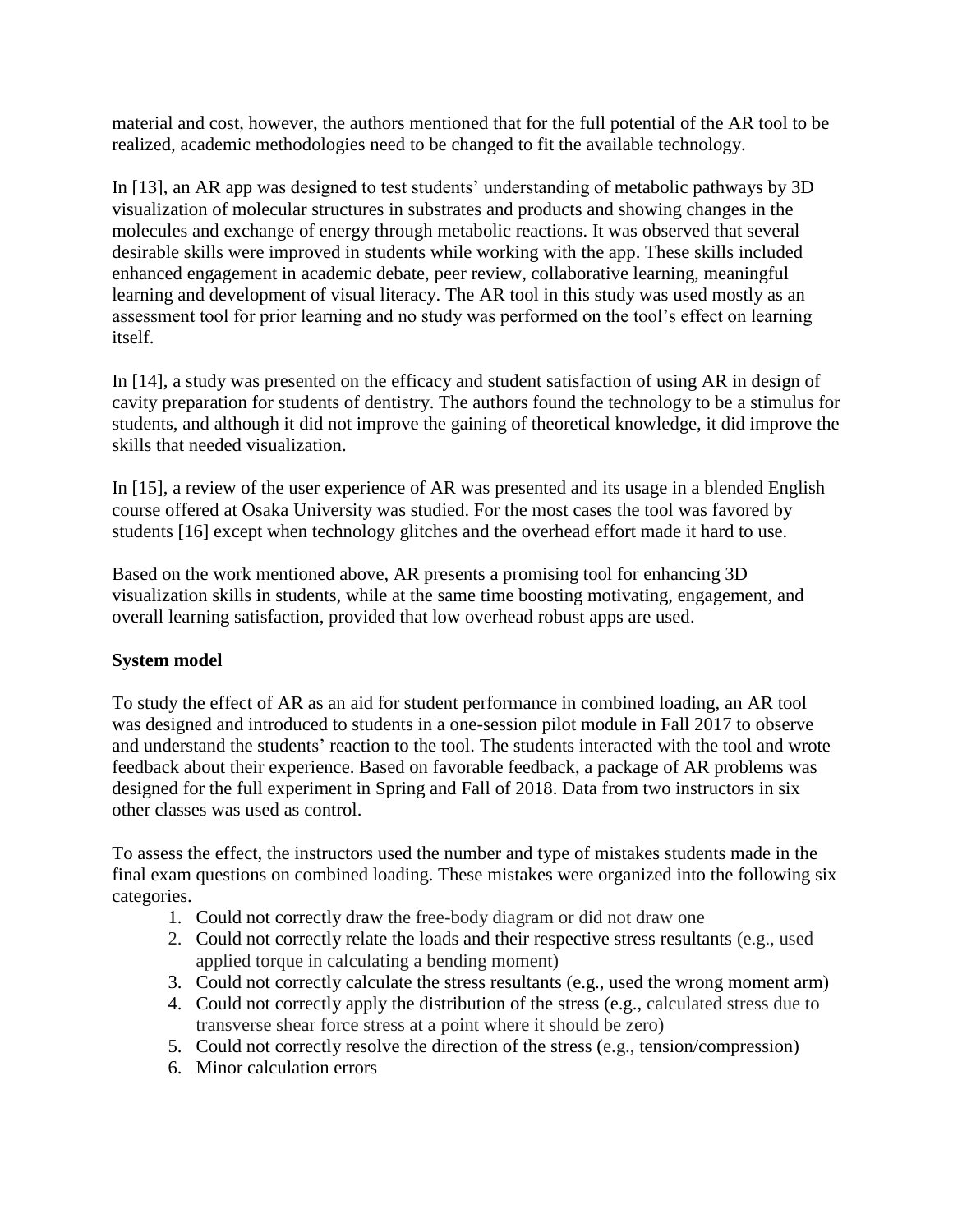Errors in calculating section properties such as moment of inertia were assigned to category 6, and if a student turned in a blank solution it was considered a category 2 mistake.

**Hypotheses.** The authors hypothesized that improving visualization skills using the AR tool could potentially improve student performance in categories 1-5, since category 6 was mathematical accuracy and unrelated to visualization. Based on related work presented in the above sections, the instructors also expected to see a boost in engagement and motivation of the students.

**The AR tool.** The AR aid package contained a set of AR guided problems, one for each of the major topics covered in the course. These problems were used as part of the homework sets for students. Each weekly homework set contained one guided problem, followed by 7 or 8 textbook problems. The students were instructed to work on the guided problem first, since the AR tips referred to and reinforced the important concepts and procedures. Later, guided problems were graded for accuracy and detailed feedback was given to students individually based on their solutions.

Each guided exercise contained a trigger image. This was usually the figure that depicted the problem. When students looked at the problem image through their smartphone app, they would see AR tips superimposed on the problem image. The tips included questions to guide the thought process, clarifying images such as 3D visualization of the problem, reminder of important concepts both in text and image form, partial free-body diagrams, clues on where to make sections, references to relevant passages and examples in the textbook, stress distributions, an occasional intermediate answer to double-check with, and anything that the instructor wanted to emphasize. Two examples are provided in the appendix.

The tool was designed such that it repeated over the course of the semester, the thought process to help students visually build a habit of inquiry that would lead from a problem statement to a problem solution.

The AR exercises were created using HP Reveal [17], which is a cloud-based AR creation and management studio. This application was selected because of the following features:

- 1) Ease of use for students, as the literature shows technology with high overhead or slow learning curve distracts from learning rather than help it [16]. HP Reveal can be initiated with students within five minutes while in class. All the students need to do is to download the app on their phones, make a free account, and follow the class channel. The sequence of steps is provided in the appendix.
- 2) Ease of use for creators, as HP Reveal is very user-friendly. No programming is needed, and the assignment creation amounts to uploading the problem image and all the overlay tip images (or solid models and videos) to the studio and arranging their appearance and interactions.
- 3) The application is free of charge for students and for creators.
- 4) The application is robust and works with most smartphones and devices. Over the three semesters of experimenting with students, the instructors ran into no technical difficulty or device incompatibility issues.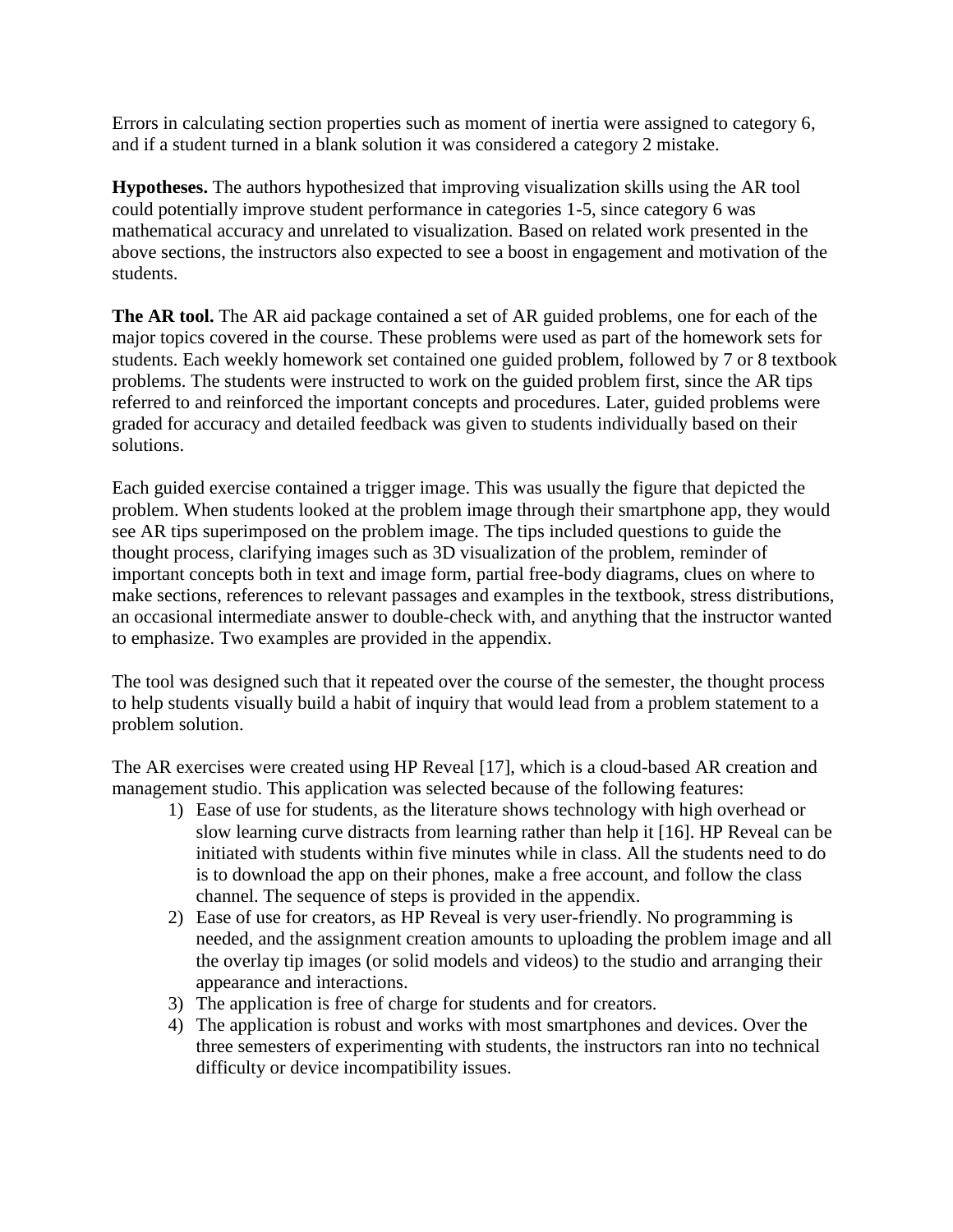## **Results and discussion**

Final exam questions on combined loading from two instructors over four semesters (eight total classes) were analyzed to count the occurrence of each of the 6 mistake categories for each class. One of the instructors used the AR tool for two semesters, while the other instructor did not. The two classes that used the AR tool for the entire course were labeled "AR" and the other six classes which did not use the AR tool were labeled "Control." Both instructors used the same textbook [18] and course pack [19].

**Statistical Analysis.** "R" software, version 3.1.2 was used for all statistical analysis in this study. Tukey's Honestly Significant Difference (HSD) following an analysis of variance (ANOVA) test was used to differentiate the two methods labeled "AR" and "Control" (Agricola package,  $\alpha$ = 0.05). Tukey test differentiates the means that are significantly different from other sets of means [20]. *p*-value has been widely used to determine if there is a meaningful relation between two measured values [21]. A common threshold for the p-value is 0.05 which can be considered as the significant level ( $\alpha$ ) of the test [22]. The relation between two measured values is considered to be meaningful (significant) if the *p-*value is smaller than that defined significant level (usually at  $\alpha = 0.05$ ).

**Summary of the Results.** Figure1 shows the comparison of "AR" classes with "control" classes. Classes 1-4 are in chronological order representing semesters of Fall 2016 (38 students), Fall 2017 (35 students), Spring 2018 (45 students), and Fall 2018 (77 students) for instructor 1; classes 5-8 are in chronological order representing Spring 2017 (51 students), Fall 2017 (57 students), Spring 2018 (56 students), and Fall 2018 (54 students) for instructor 2. The significance of the differences, from the statistical analysis, is presented in detail below.

Total mistakes per student-excluding category 6 mistakes, was significantly lower ( $p = 0.03$ ) in "AR" method (average =  $0.89 \pm 0.03$ ) than "Control" method (average =  $1.52 \pm 0.30$ ).

Total mistakes per student was also lower ( $p = 0.04$ ) in "AR" method (average =  $1.18 \pm 0.05$ ) than "Control" method (average  $= 1.76 \pm 0.29$ ).

Category 5 mistakes were significantly lower ( $p = 0.02$ ) for "AR" (average =  $0.05 \pm 0.01$ ) compared with "Control" (average  $= 0.23 \pm 0.08$ ).

No statistical difference was observed between the two methods for the other categories of mistakes individually. *p*-values for categories 1, 2, 3, 4, and 6 were found to be 0.8, 0.23, 0.25, 0.13, and 0.43, respectively.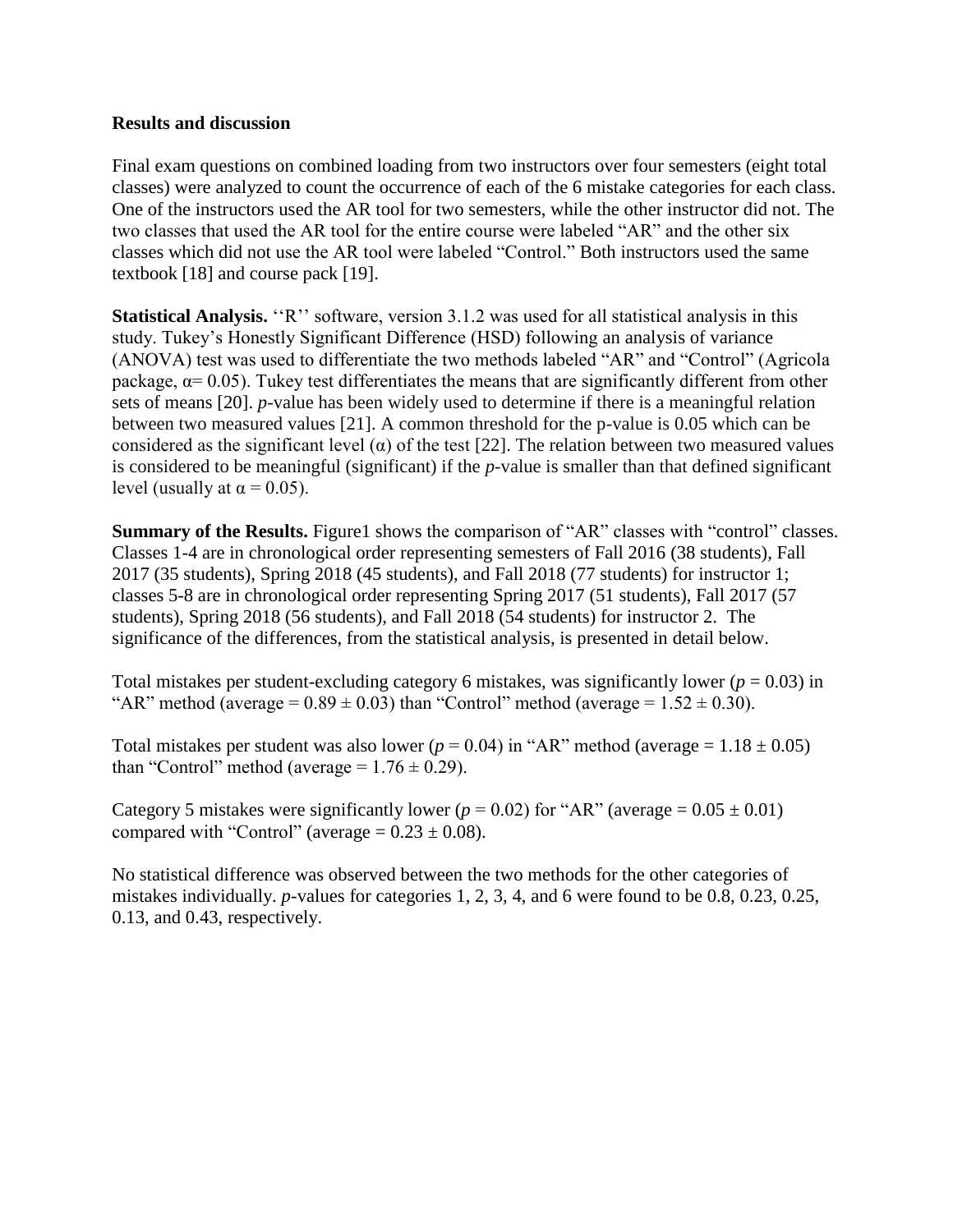





Mistake per Student  $0.5$  $0.4$  $0.3$  $0.2$ Average  $0.1$  $0.0$ 

**Category Two Mistake per Student** 



**Category Four Mistake per Student** 



**Category Six Mistake per Student** 





**Total Minus Category Six per Student** 



**Total Mistake per Student** 



Figure 1: Comparison of mistakes per student for the eight classes

**Other observations.** Mistake type 2 shows a significant reduction with time for instructor 1. However, this is attributed not to AR, but to the collaborative problem-solving that was part of Instructor 1's teaching method. This effect relates to fundamental conceptual learning achieved from peer teaching and has been studied in a separate work of the authors. [23]

**Category Five Mistake per Student**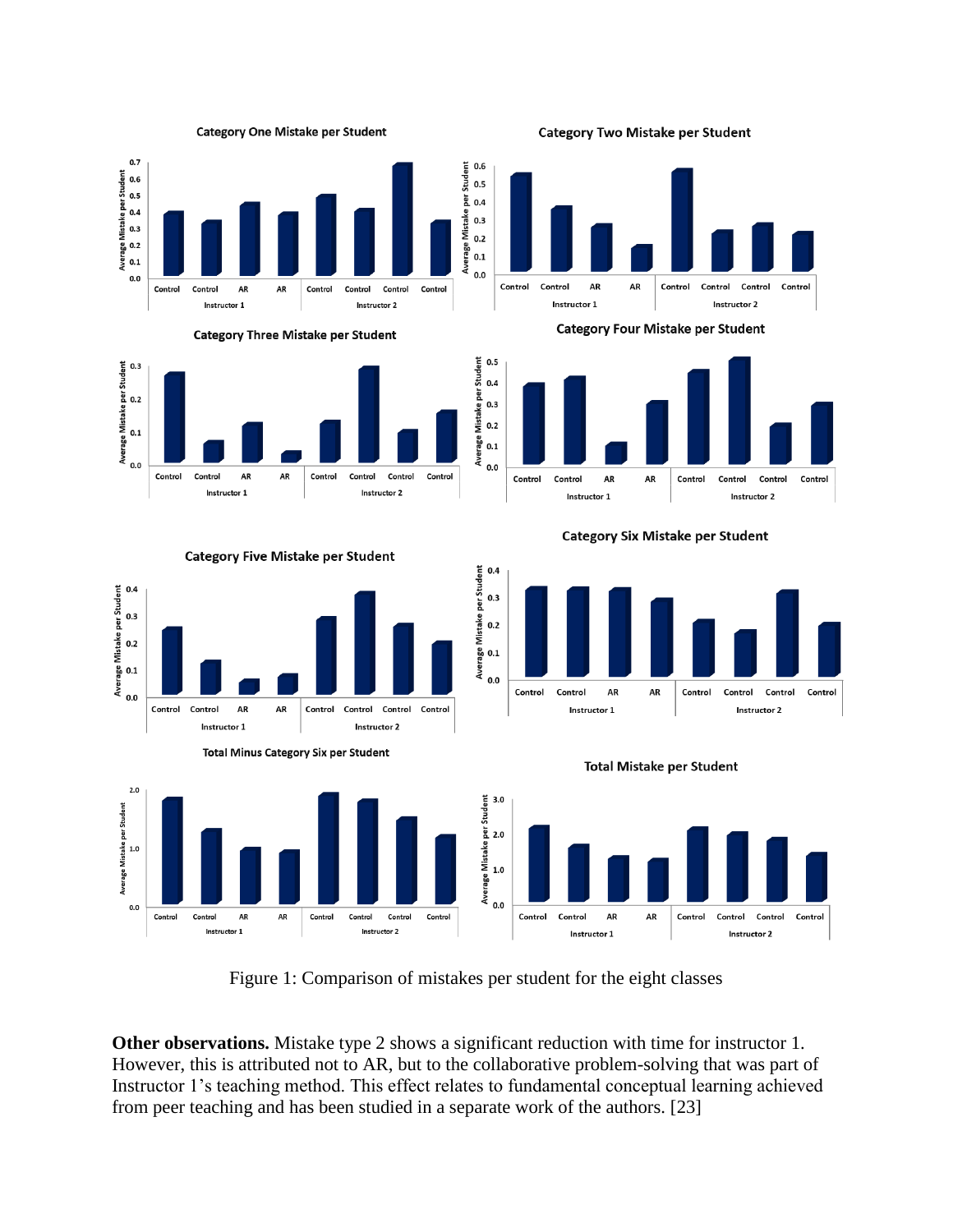Mistake type 6 was generally lower for instructor 2. This effect is related to specific emphasis placed on accuracy in instructor 2's teaching method, also addressed in detail in the authors' previous study [23].

For both instructors, total number of mistakes per student shows a reduction with time, confirming the effectiveness of applying intervention strategies and suggesting this type of observation of mistakes and data analysis as a good self-assessment tool for instructors to analyze and improve their techniques.

**Qualitative observations.** Although data was analyzed in detail for combined loading problems only, it was also observed that for axial loading problems, the common mistake of sectioning at the point of application of the load or at the location of abrupt geometry change was nearly completely eliminated, using the AR tool.

On multiple occasions, the students expressed appreciation about the AR tool. They mentioned that it helped them feel more confident about being able to work the problem. Although the authors have not gathered data regarding this, a general tendency was observed toward the students starting the homework problems earlier rather than later. This was observed from the students showing up in office hours as early as half an hour after class and asking meaningful questions about the AR guided problem.

The authors have received no complaints of any sorts, in person, or in evaluations regarding the AR tool.

**Discussion and future work.** Based on the results, the AR tool has been effective in helping students make less mistakes overall in combined loading problems. Further, significant reduction of category 5 mistakes shows improvement in students better visualizing stress directions.

The mistakes related to free-body diagrams (category 1) did not significantly improve. However, the authors suspect it would if a similar tool was introduced to the pre-requisite Statics course, activating visual thinking in students in relation with free-body diagrams.

Categories 2-4 also did not show significant improvement. Closer examination shows that performing well in these categories involves not only visualization skills but also conceptual learning and metacognition, skills that, based on the literature [14], are not necessarily improved by usage of AR.

Future work can also include:

- Adding more interactive items to the exercises, such as solid models and distributions that are presented in 3D.
- Exploring with teamwork and collaboration using AR software that allow multiple users to interact in the same virtual space.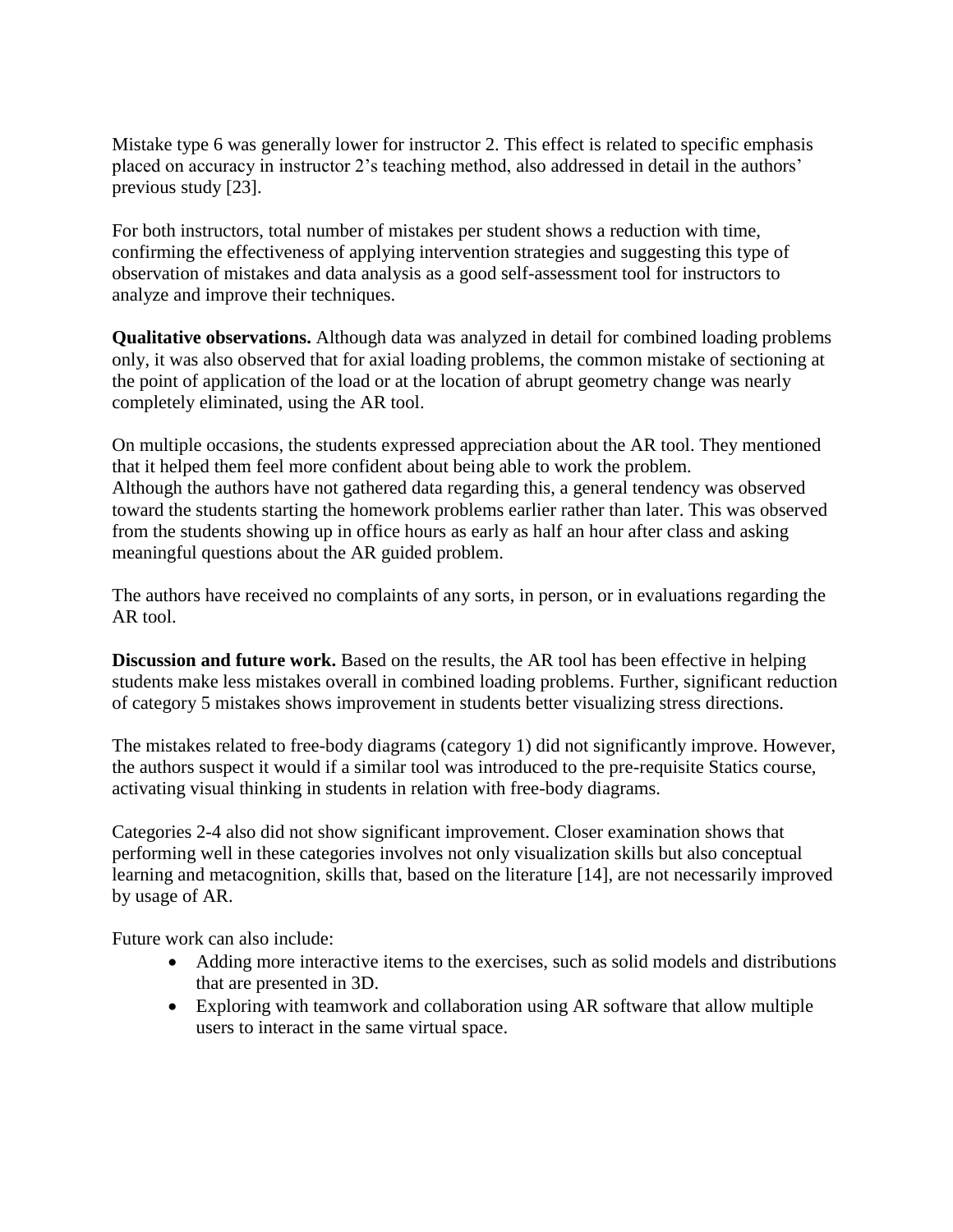### **Conclusions**

An AR tool was used successfully in improving student performance in Mechanics of Materials class. A statistical analysis showed that the tool significantly reduced the number of typical mistakes that students made. Further, the tool was favored by students, and based on student comments, it generated enthusiasm and boosted confidence in their own ability to work the problems. It is, however, worthwhile to mention that the tool showed no significant improvement in the areas relating to conceptual learning and metacognition. As such, this AR tool is most effective in the areas where enhanced and repeated visualization leads to improved performance.

# **References**

- [1] F. Tong, "Primary visual cortex and visual awareness," *Nature reviews: Neuroscience*, vol. 4, pp. 219-229, 2003.
- [2] P. Yenawine, *Visual thinking strategies using art to deepen learning across school disciplines*, Harvard Education Press, 2013.
- [3] LinkedIn learning, Visual Thinking Strategies, https://www.linkedin.com/learning/visualthinking-strategies/visual-thinking-strategies-film, (accessed Dec 2016)
- [4] H. T. Filmer and F. W. Parkay, "Imagery: A Neglected Correlate of Reading Instruction," Paper presented at *The Annual Meeting of the International Reading Association, Atlanta, Ga*, 1990 (ERIC Document Reproduction Services No. ED 319039.)
- [5] L. B. Gambrell and R. J. Bales, "Mental Imagery and the Comprehension-Monitoring Performance of Fourth and Fifth Grade Poor Readers," *Reading Research Quarterly*, vol. 21, pp. 454, 464.
- [6] S. Long, P. N. Winograd, and C. A. Bridges, "The Effects of Reader and Text Characteristics on Reports of Imagery during and after Reading, *Reading Research Quarterly*, vol. 24, pp. 353-372.
- [7] F. L. Clark, D. D. Deshler, J. B. Schumaker, G. R. Alley, and M. M. Warner, "Strategies to Improve Comprehension of Written Material," *Journal of Learning Disabilities*, vol. 17, pp. 144-49.
- [8] N. McGeorge, "The effects of Word Imagery on the Retention of Sight Vocabulary," (ERIC Document Reproduction Services No. ED 258 133.)
- [9] J. Ciciotte, The Sense Image in a Death in the Family: A Unit of Creative Writing, *English Journal*, vol. 69, pp. 26-18, 1980.
- [10] R. B. Blair, C. Ormsbee, J. Brandes, "Using Writing Strategies and Visual Thinking Software to Enhance the Written Performance of Students with Mild Disabilities," in: *No Child Left Behind: The Vital Role of Rural Schools. Annual National Conference Proceedings of the American Council on Rural Special Education*, 2002 (ERIC Document Reproduction Services No. ED 463125.)
- [11] D. Jackson and P. Steinhorn, "Best Practices in Action. Using Visualization to Enhance Background Knowledge," Video published by Association for Supervision and Curriculum Development, Alexandria, VA, 2005.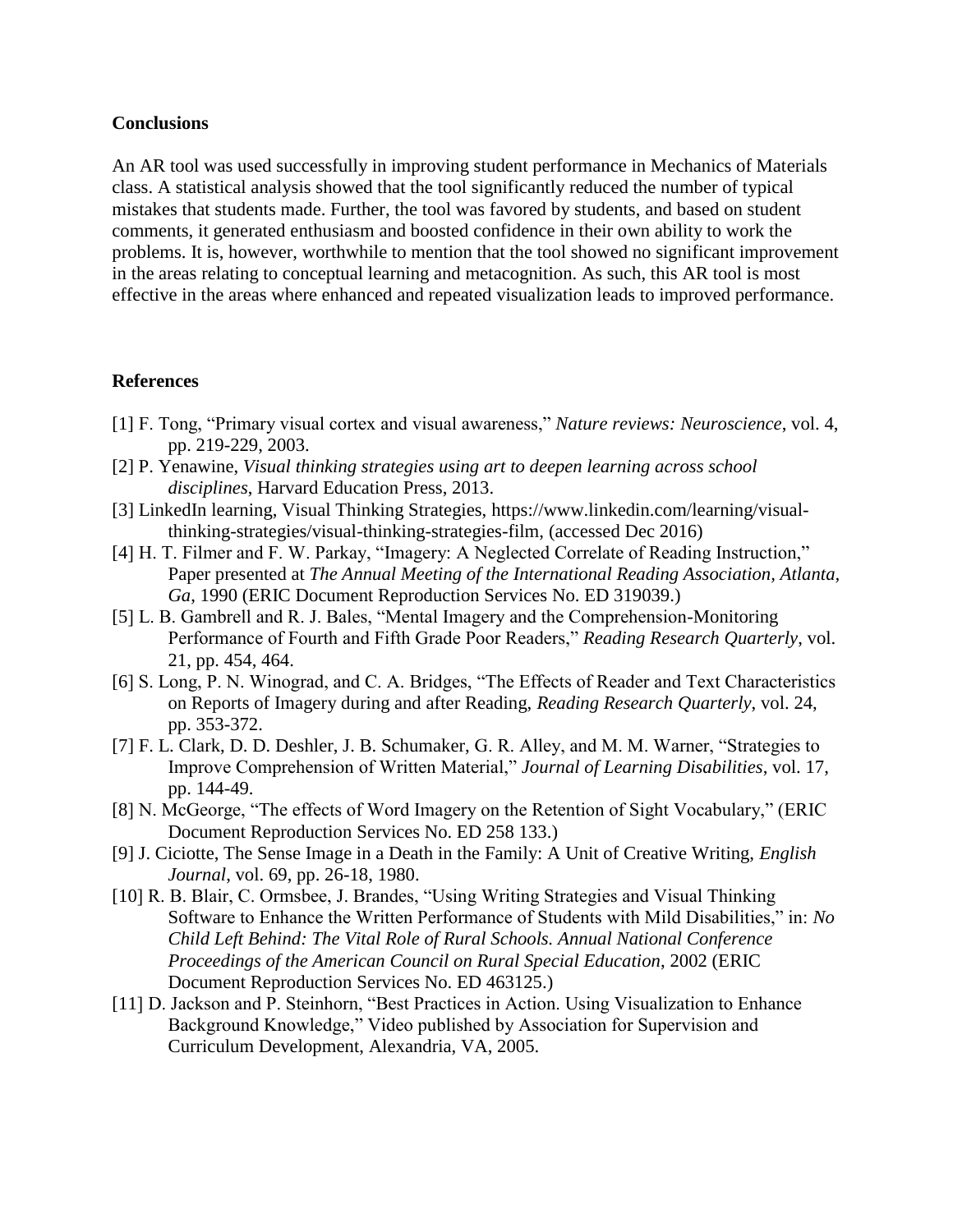- [12] M. Ma, P. Fallavollita, I. Seelbach, A. Von der Heide, E. Euler, J. Waschke, and N. Navabi, Personalized Augmented Reality for Anatomy Education, *Clinical Anatomy*, vol. 29, issue 4, pp. 446-453, 2016.
- [13] J. C. V. Garzon, M. L. Magrini, E. Galembeck, "Using Augmented Reality to Teach and Learn Biochemistry," *Biochemistry and molecular biology education*, vol. 45, issue: 5, pp. 417 – 420, 2017.
- [14] C. Llena, S. Folguera, L. Forner, F. J. Rodríguez-Lozano, Implementation of Augmented Reality in Operative Dentistry, *European journal of dental education*, vol. 22, issue 1, pp. e122 - e130, 2018.
- [15] M. Alizadeh, P. Mehran, I. Koguchi, and H. Takemura, Learning by Design: bringing poster carousels to life through augmented reality in a blended English course, *CALL in a climate of change: adapting to turbulent global conditions*, 7, 2017.
- [16] S. Li, Y. Chen, D. M. Whittinghill, and M. Vorvoreanu, A pilot study exploring augmented reality to increase motivation of Chinese college students learning English. 2014 ASEE Annual Conference, Indianapolis, IN, 2014.
- [17] HP, hp REVEAL, A new Extended Reality Platform from HP: Adding value to printed content through visual interactivity,<https://www.hpreveal.com/> (accessed February 2019)
- [18] R. C., Hibbeler, Mechanics of Materials,  $10<sup>th</sup>$  edition, Pearson, 2018.
- [19] W.E. Howard and R. R. Williams, Course Pack for ENGR 3024, East Carolina University, 2012.
- [20] J. W. Tukey, Exploratory Data Analysis, Reading, Massachusetts: Addison-Wesley, 1977.
- [21] B. Everitt, The Cambridge Dictionary of Statistics, Cambridge University Press, Cambridge, UK, New York, 1998.
- [22] R. Nuzzo, "Scientific method: Statistical errors," *Nature*, vol. 506, issue 7487, pp. 150–152, 2014.
- [23] A. Ayasoufi and R. R. Williams, Revising the Flipped Classroom, 2018 ASEE Annual Conference & Exposition, 2018.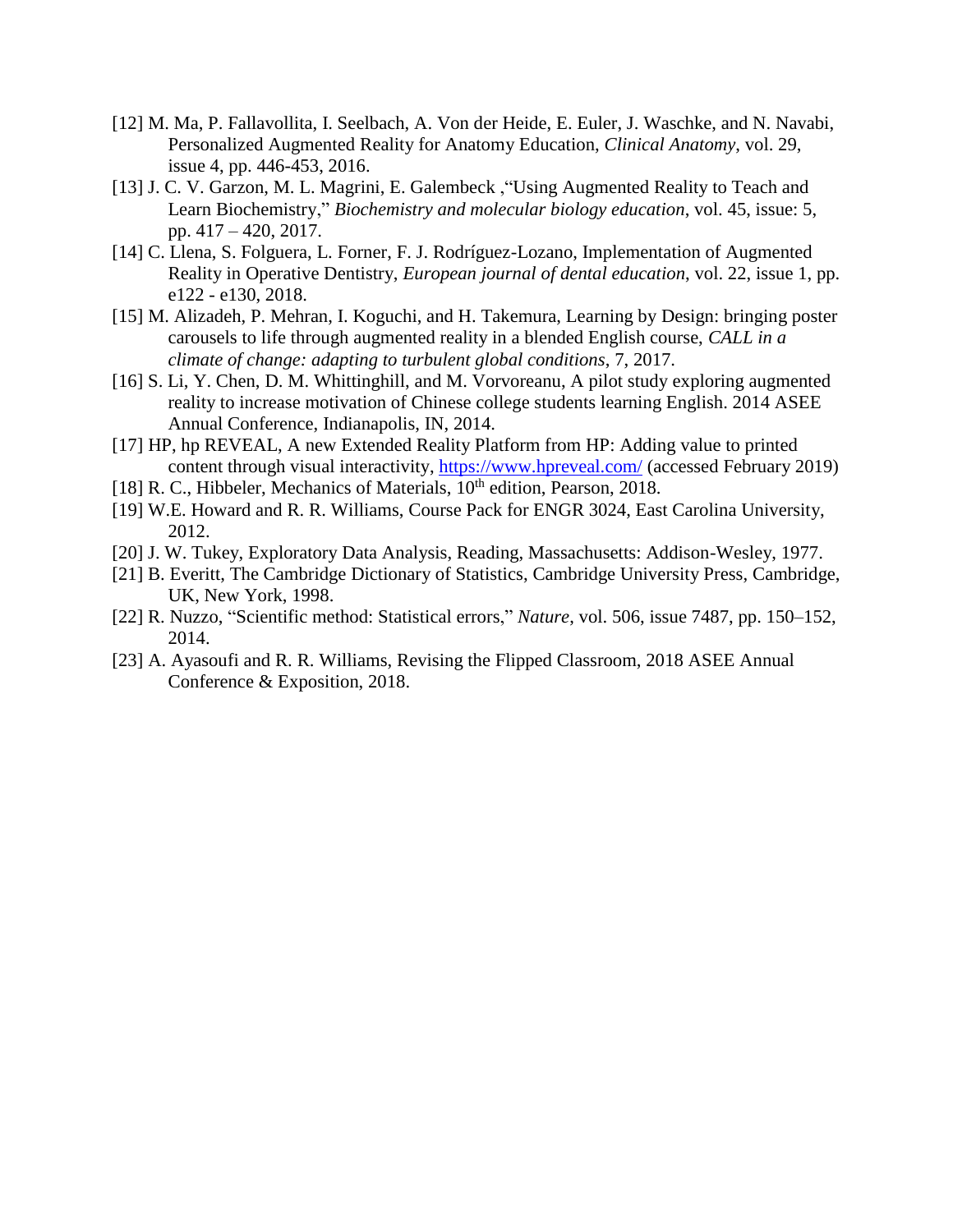# **Appendix**

This appendix contains two of the thirteen guided problems from the AR tool used in this study. Instructions for downloading the AR app:

- 1. Download HP Reveal app on your phone or other camera-enabled personal device.
- 2. Create a free account.
- 3. While logged into the app, open your web browser, go to [http://auras.ma/s/9UkPC,](http://auras.ma/s/9UkPC) and click on "Follow" to gain access to this study's channel.
- 4. Open the app, tap the icon  $\Box$ , and look at the exercise image through your smartphone. The first AR tip should appear. Tapping each tip will bring up the next tip. The image of the tiger means you have reached the end of the tips.

**Sample AR-guided problems.** The following provides sample AR-guided problems on the two topics of axial loading and combined loading. Please note that the white space under each problem's image is needed for the app to recognize the trigger image.

# **Example 1**. Axial loading

Find the maximum stress within the aluminum bar and the total length change when the loads are applied. The dimensions are inches. Each segment is 10 inches long. Use  $E = 10e6$  psi.



Figure 2: Sample AR-guided exercise for axial loading (Note: the white space under the image is needed for the app to recognize the trigger image.)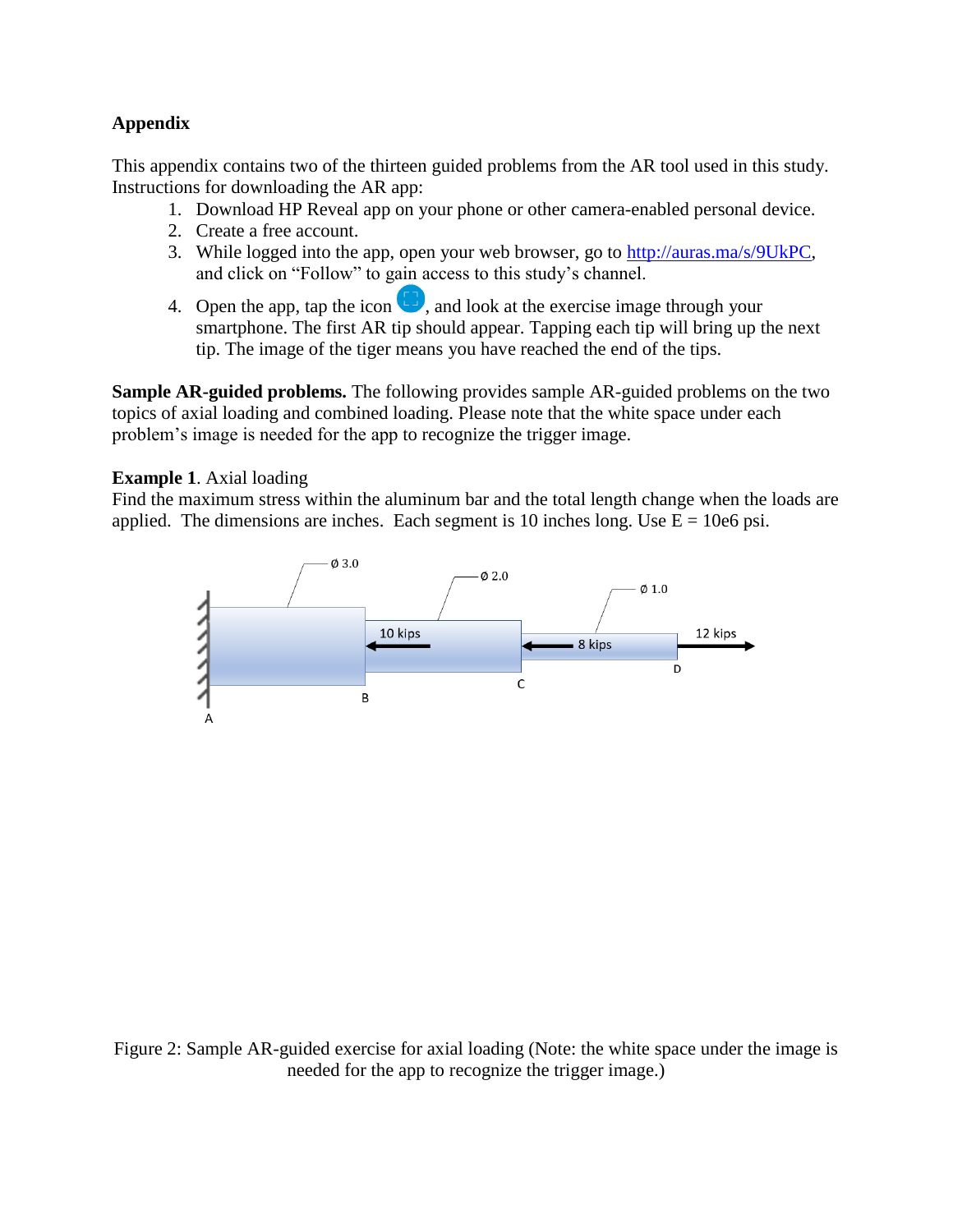Figure 3 and 5 provide photos of some of the AR tips created for the axial loading and the combined loading problems, respectively.



Figure 3: Sample AR tips for the axial loading exercise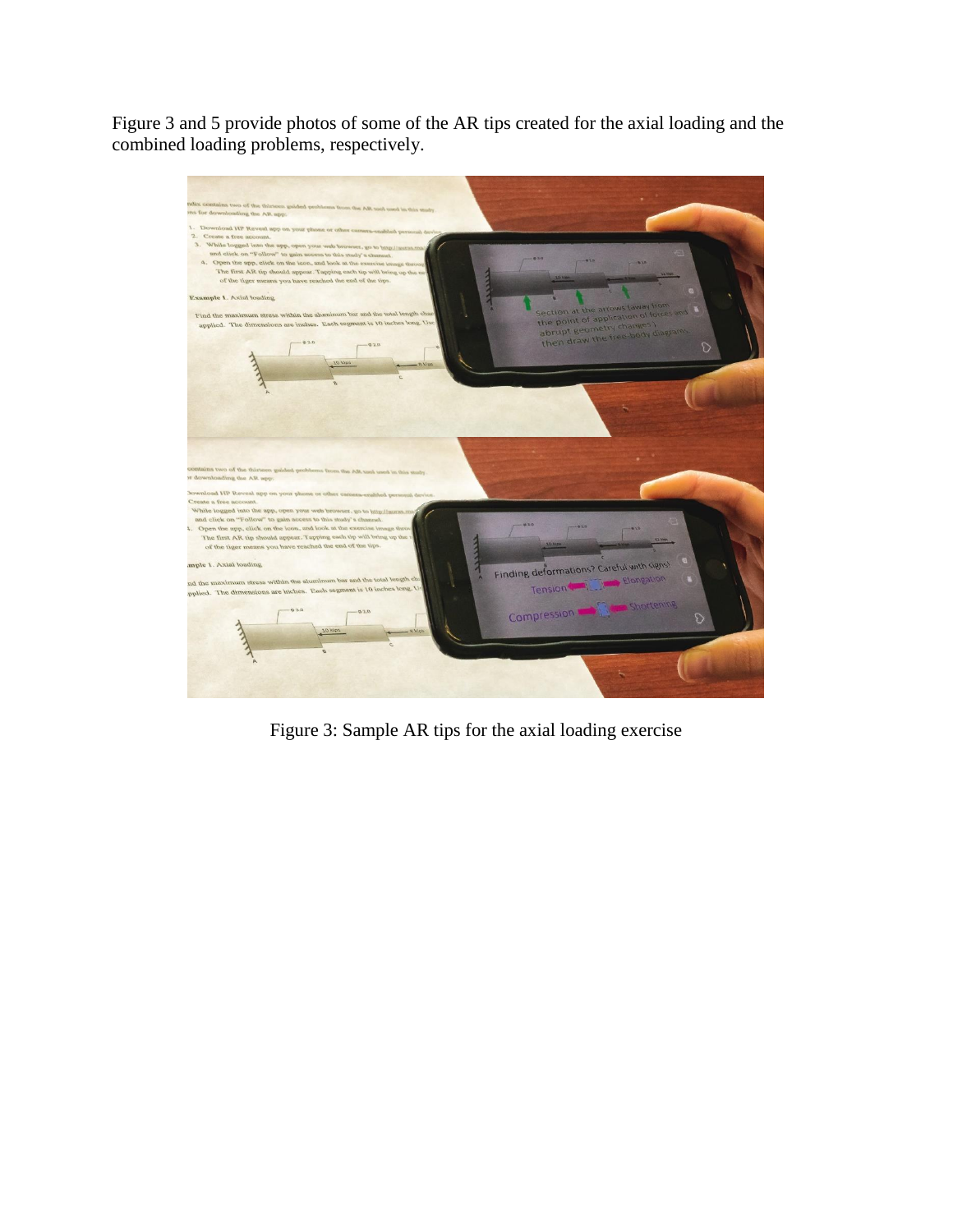# **Example 2.** Combined loading

The given solid circular shaft is fixed at the AB end and loaded as shown. The shaft diameter is 2 inches. Determine the state of stress at points A and B.



Figure 4: Sample AR-guided exercise for combined loading (Note: the white space under the image is needed for the app to recognize the trigger image.)